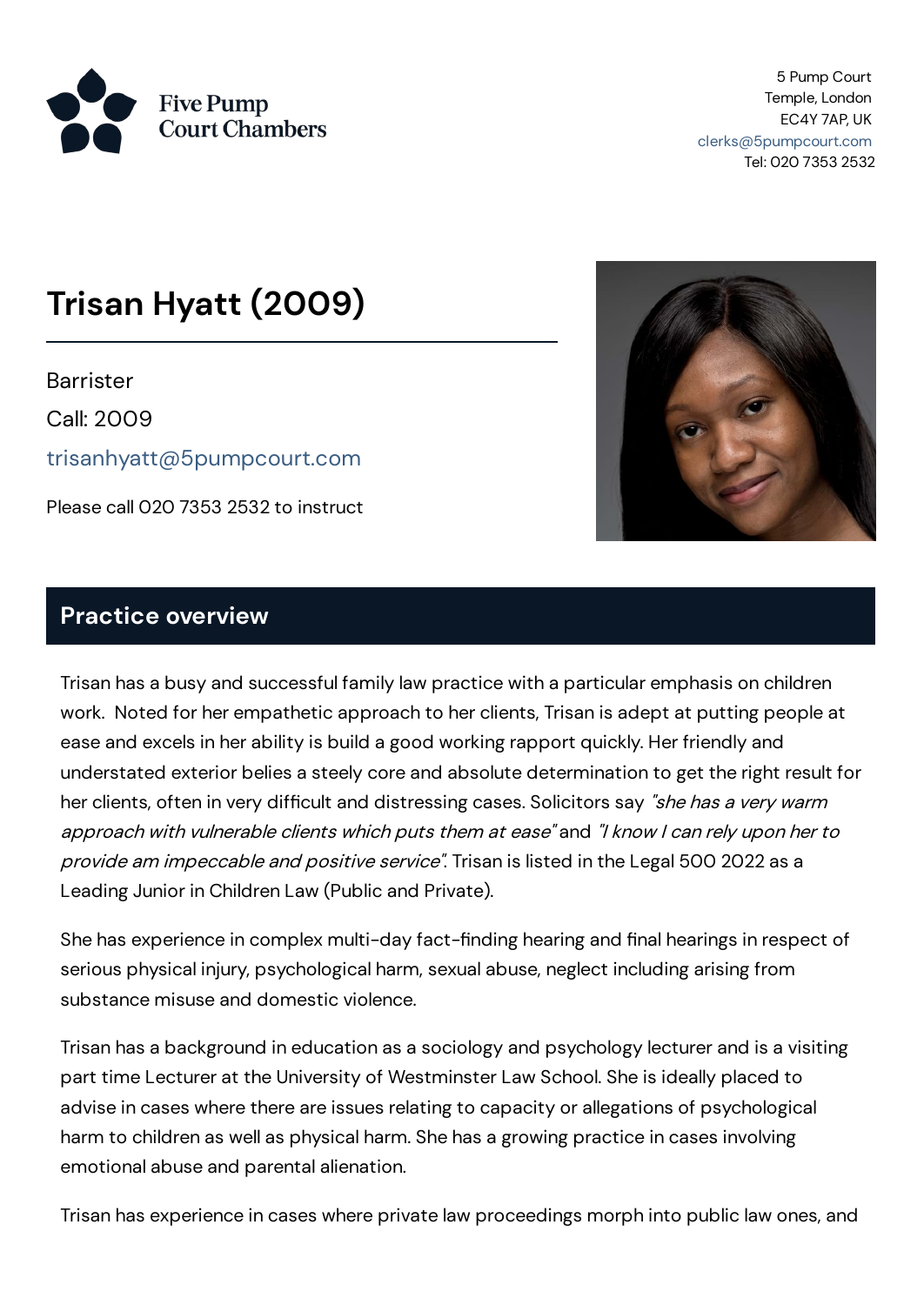where family issues intersect with other areas of the law. She was involved in the first successful prosecution for Female Genital Mutilation in the Central Criminal Court, acting for the maternal aunt in the family law aspect of the case. Her practice also includes matters that involve forced marriage, mental health matters and immigration issues.

Trisan also has a successful regulatory practice, acting mainly for healthcare professionals.



# **Children law (public)**

In public law children cases Trisan acts for parents, children, local authorities and extended family. She has experience of cases involving non-accidental injury, sexual abuse, neglect and domestic abuse. Trisan also has experience of cases where there are concerns around substance abuse and addiction. She has acted in cases of forced marriages and cases involving issues relating to parental mental health, learning disabilities or capacity issues.

Trisan has a lot of experience of representing clients in remote hearings, and acted in a number of cases at the beginning of the Covid pandemic which set the terms for the way in which cases involving vulnerable children should be managed: K (Threshold - Cocaine Ingestion - Failure to give evidence) [2020] EWHC 2502 (Fam): Care proceedings arising from the death of a young child; A Local Authority v The Mother & Ors [2020] EWHC 1233 (Fam): Covid-19 - Fair Hearing – Adjournment – determination of how witnesses should give evidence, whether remotely or in person and C (Children: Covid-19: Representation) [2020] EWCA Civ 734.

## **Children law (private)**

In private law proceedings, Trisan undertakes cases covering the full range of private law matters including**:**

- Child Arrangement Orders (including intractable disputes);
- Internal and External Relocation:
- Prohibited Steps Orders;
- Specific Issue Orders;
- Fact finding hearings including successful representation in cases involving: domestic abuse, sexual violence, emotional and psychological abuse.

Trisan represents all parties to proceedings including those with mental health difficulties,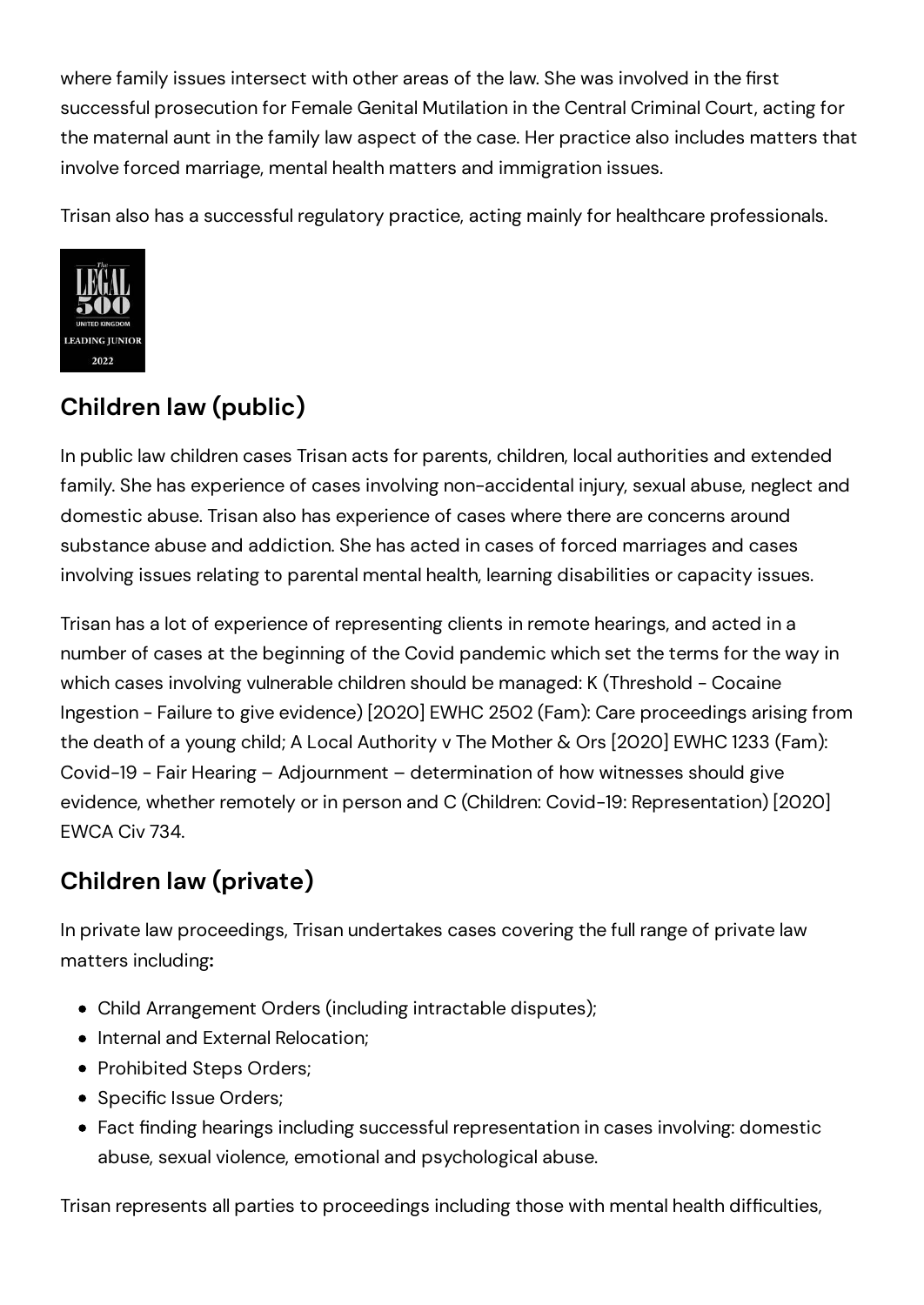vulnerable parties and those where English is not their first language. She also has experience of private law proceedings which become public law ones, and is able to represent clients throughout both stages of such a case.

### **Regulatory**

Trisan also has a practice in professional disciplinary proceedings, focussing on health care professionals. She regularly represents nurses and midwives appearing before the Nursing and Midwifery Council, as well as dentists before the General Dental Council.

Trisan has been instructed on cases which have included allegations of professional incompetence, fraudulent and incorrect registration, as well as sexually motivated and dishonest conduct. She is very thorough and confident at dealing with the law and complex professional rules. Trisan has experience of appellate advocacy in the High Court, and will ensure that decisions under appeal are carefully and comprehensively challenged.

#### **Education**

- B.A.(Hons) University of the West Indies
- LL.M. Queen Mary College, University of London
- Diploma in Teacher Education
- Visiting lecturer, University of Westminster

#### **Memberships**

- Family Law Bar Association
- Young Legal Aid Lawyers
- Discrimination Law Association

#### **Notable Cases**

LB Bexley v a mother and a father: Represented the father at a 11 day final hearing involving issues of neglect, emotional harm, poor home conditions, lack of boundaries and routines; domestic abuse; cannabis misuse; poor mental health and low cognitive functioning.

Z [\(Interim](https://www.bailii.org/ew/cases/EWCA/Civ/2020/1755.html) Care Order) [2020] EWCA Civ 1755: A case relating to the interim removal of children from their parents including issues of capacity, private law proceedings becoming